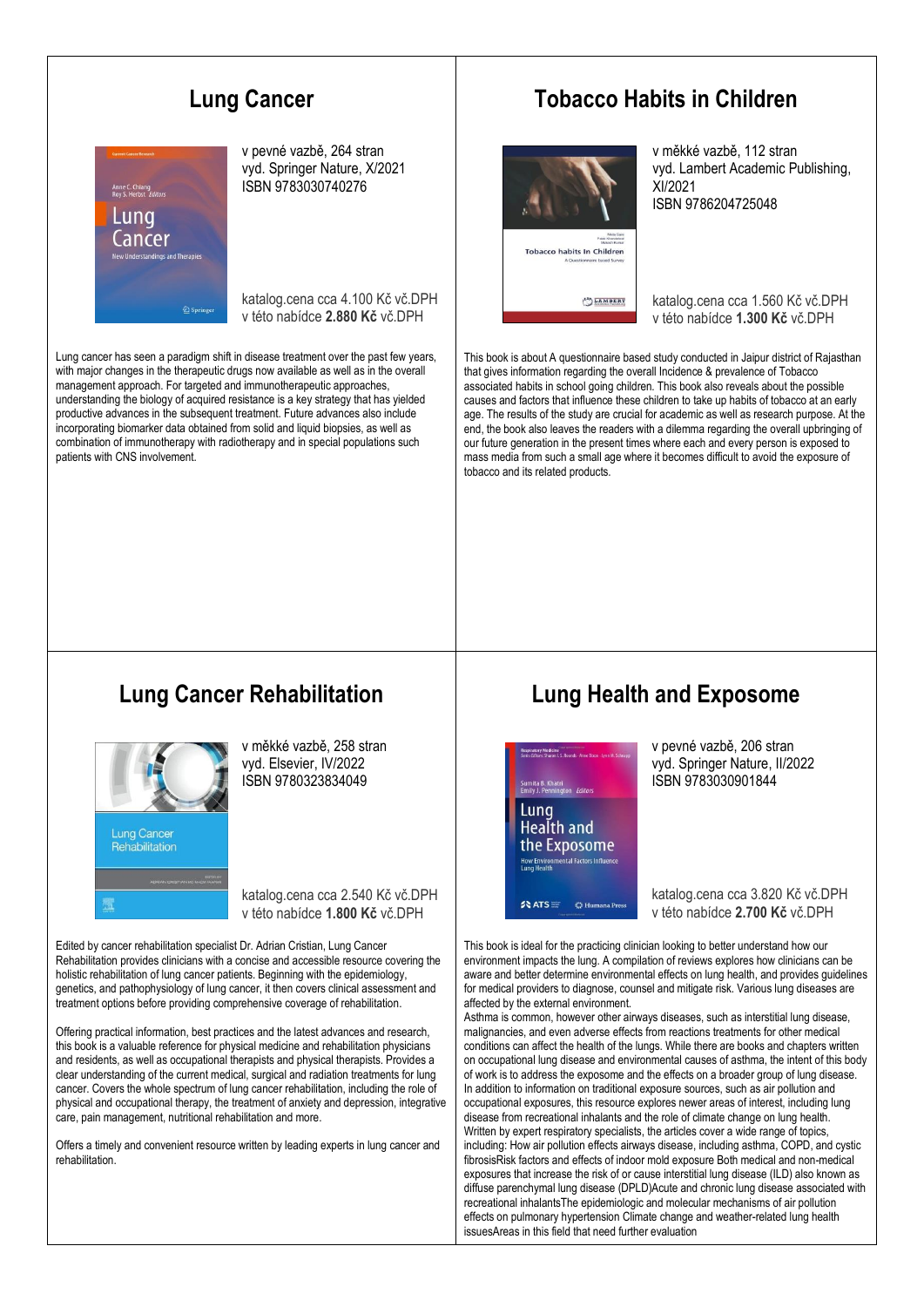## **Lung Cancer**



v pevné vazbě, 224 stran vvd. IntechOpen, VI/2021 ISBN 9781789855753

katalog.cena cca 3.840 Kč vč.DPH v této nabídce **2.880 Kč** vč.DPH

Lung cancer continues to be the leading cause of cancer mortality worldwide among both men and women. Recent advances in prevention, screening and management in the past decade have led to significant improvements in survival and quality of life. Local treatments like minimally invasive surgery, radiotherapy, and image-guided ablation have contributed to improving the effectiveness and tolerability of potentially curative treatments in early-stage, locally advanced, and

oligometastatic/oligoprogressive disease. Chemotherapy, targeted therapy, immunotherapy, and palliative local therapy options have expanded rapidly, with new regimens showing improved outcomes even for those with widely metastatic disease. This book comprehensively reviews the evidence that has driven personalized medicine, based on a variety of multidisciplinary perspectives by international lung cancer experts.

#### **Tobacco: Bane of Society**



v měkké vazbě, 148 stran vyd. Lambert Academic Publishing, IV/2022 ISBN 9786139968121

katalog.cena cca 1.940 Kč vč.DPH v této nabídce **1.640 Kč** vč.DPH

In the 21st century, tobacco has become one of the greatest public health threats in the world due to alarming spikes in its demand and consumption. This increase paves the way to pressure and burden on the economy of the country and further renders burden on the health system due to adverse health impacts conferred by frequent consumption of tobacco. The book highlights the changing trends in tobacco use which have led to increased prevalence of tobacco use among adults and tobacco becoming the bane of society. It also encompasses various initiatives and legislative steps taken by the government to combat the increased tobacco use.

## **Pathology of Lung Disease**



v pevné vazbě, 749 stran vyd. Springer Nature, 2.vydání, V/2021 ISBN 9783030557423

katalog.cena cca 6.300 Kč vč.DPH v této nabídce **4.420 Kč** vč.DPH

This well-illustrated book covers the full range of lung and pleural diseases from the pathologic standpoint. It has been updated from the first edition by including the most recent molecular data for the different lung diseases, tumor as well as non-tumor ones. New diagnostic tests are included, new aspects for the understanding of diseases have been added.

Both diseases of adults and pediatric lung diseases are presented. The chapter on lung development has been expanded due to the many new findings being reported since the first edition. The book will serve as an excellent guide to the diagnosis of these diseases, but in addition it explains the disease mechanisms and etiology.

Genetics and molecular biology are also discussed whenever necessary for a full understanding. The author is an internationally recognized expert who runs courses on lung and pleural pathology attended by participants from all over the world. In compiling this book, he has drawn on more than 30 years' experience in the field.

#### **Tobacco and Cancer**



v pevné vazbě, 452 stran vyd. World Scientific Publishing, II/2022 ISBN 9789811239526

katalog.cena cca 3.880 Kč vč.DPH v této nabídce **2.800 Kč** vč.DPH

This book tells the fascinating story of the relationship of tobacco products to cancer, from the first discoveries to the present day cancer pandemic and regulatory activities. Although there are already excellent books and monographs on this topic, both in the popular press and as government summaries, none relate the scientific story at the level of non-specialist graduate and medical students, researchers, or educated popular science readers. In this book, with a primary focus on the United States, the editors Stephen S Hecht and Dorothy K Hatsukami - bring together 24 renowned experts on the subject of tobacco and cancer to summarize specific aspects of this critical topic in relatively non-technical terms while also incorporating some personal insights related to the story of the discovery process.

This highly authoritative book is also expected to be an excellent teaching tool and basis for a course for graduate and medical students on this important topic.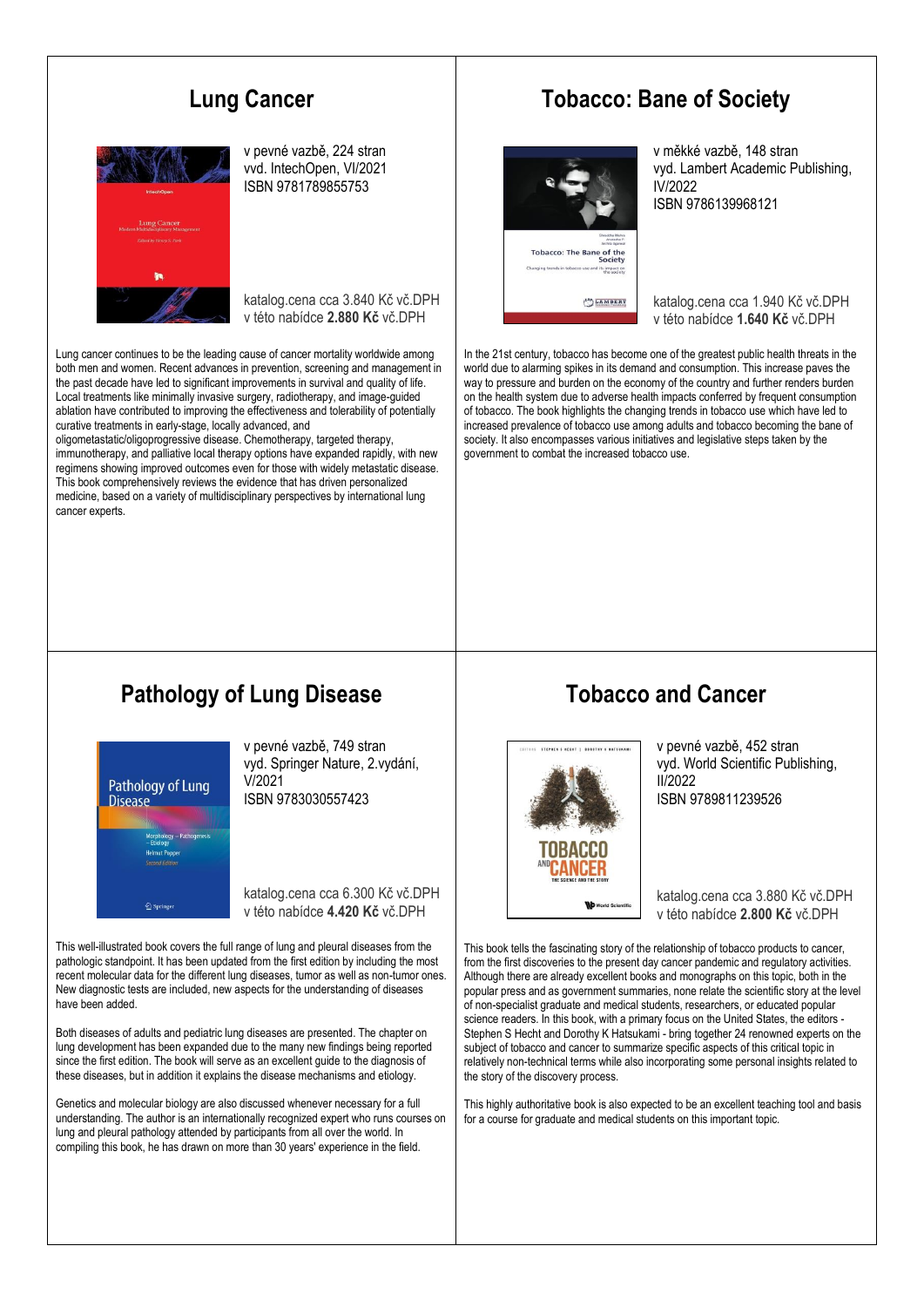